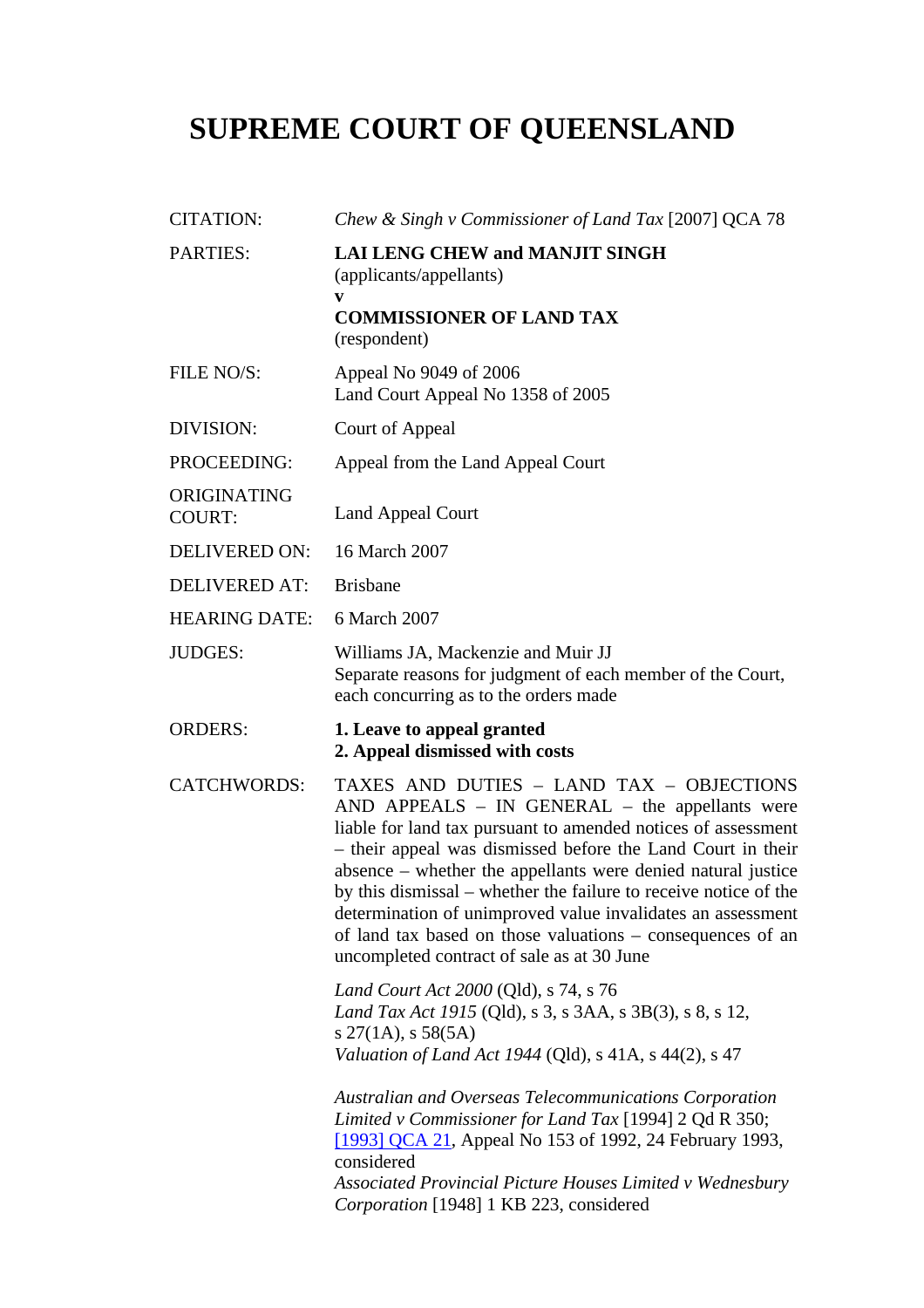|                    | R v Thames Magistrates' Court; ex parte Polemis [1974] 2<br>All ER 1219, considered<br>Spinks v Commissioner of Land Tax [1963] QWN 37,<br>considered |
|--------------------|-------------------------------------------------------------------------------------------------------------------------------------------------------|
| COUNSEL:           | M Singh appeared on his own behalf and on behalf of<br>L Chew<br>J A Logan SC, with F W Redmond, for the respondent                                   |
| <b>SOLICITORS:</b> | M Singh appeared on his own behalf and on behalf of<br>L Chew<br>Crown Solicitor for the respondent                                                   |

- [1] **WILLIAMS JA:** Pursuant to amended notices of assessment of land tax issued 17 May 2005 in accordance with the provisions of the *Land Tax Act 1915* (the "Act") the appellants (husband and wife) were notified of a liability in each to pay \$20,867.55 by way of land tax. The appellants lodged a notice of objection to the land tax assessments on a number of grounds. The respondent disallowed the objections and effectively confirmed the assessments. The appellants lodged a Notice of Appeal to the Land Court on 28 March 2005. [It should be noted that the objections were to the initial assessments issued 2 November 2004. Consequent upon an amended valuation of one of the subject parcels of land the amended assessments were issued, and they became the operative assessments. The objections to the initial assessments, the respondent's reply and the appeal have been treated as relating to the amended assessments.] The appellants did not appear when the appeal was called on for hearing in the Land Court on 22 August 2005 and the appeal was dismissed with costs. The appellants then appealed to the Land Appeal Court on 29 September 2005. The appellants appeared in person and fully argued the merits of their case before that court. For reasons delivered on 14 September 2006 that appeal was dismissed.
- [2] Section 74 of the *Land Court Act 2000* provides that a party to a proceeding in the Land Appeal Court may appeal, with leave of the Court of Appeal, to the Court of Appeal on the ground, *inter alia*, of error or mistake in law on the part of the Land Appeal Court. On the hearing of such an appeal the court is given wide powers by s 76 of the *Land Court Act 2000*. On the hearing of the appeal in this Court the male appellant appeared to represent both himself and his wife. The appellants are residents of Singapore and the male appellant is a solicitor there. The Court intimated at the outset of the hearing that it would reserve the question of leave and hear submissions on the merits.
- [3] There was no dispute as to relevant facts. The appellants were the joint owners of six parcels of land: an island in Moreton Bay, three units on Hope Island, and two other properties on the Gold Coast. It was not disputed by the respondent for the purposes of the appeals that the appellants had not received notices pursuant to s 41A of the *Valuation of Land Act 1944* ("the VLA") with respect to the most recent valuations pursuant to that Act of the Hope Island units, which valuations were used by the respondent in calculating the amount of land tax payable by the appellants. It was also not disputed that by contract dated 2 June 2004, the appellants had agreed to sell Lot 130 (one of the Hope Island units) and that the sale was completed on 2 August 2004. It was against the background of those facts that the appellants challenged the assessments made by the respondent.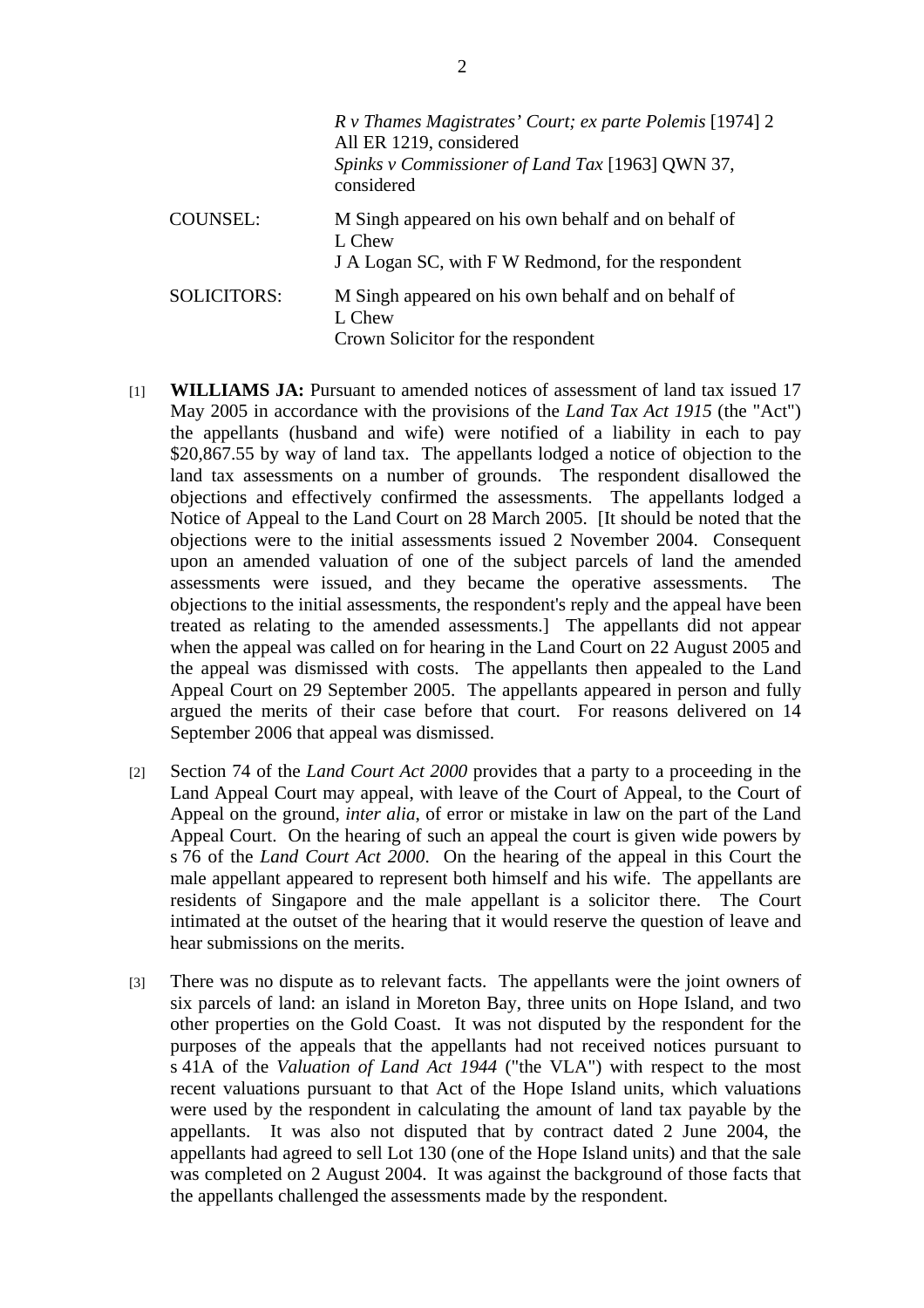[4] Section 8 of the Act provides:

"Subject to this Act, land tax shall be levied and paid upon the relevant unimproved value of all lands within Queensland which are owned by taxpayers, and which are not exempt from taxation under this Act."

It was not in dispute that the lands in question were not exempt from taxation. The first contention of the appellants is that when s 8 refers to the "relevant unimproved value" it is referring to the last valuation made pursuant to then VLA of which notice was received by the land owner. That meant, on their argument, that the respondent was not entitled to adopt the valuations of each of the Hope Island units which he did because the appellants had not received notice of those valuations.

- [5] It is clear from the notices of assessment that the value of the lands in question was based on valuations pursuant to the VLA. The footnote in relation to objections refers to the fact that objections against valuations may be made to the General Manager Valuations, Department of Natural Resources and Mines. The value for land tax purposes was said to be the "lesser of the unimproved value effective for the year of assessment or the average of the unimproved value for the year of assessment and those values for the previous two years (three year average)." Section 3AA of the Act provides a definition of "averaged unimproved value" and it provides a formula for calculating that. It is clear from the formula that the reference is to the unimproved value as determined pursuant to the VLA. Further, s 27(1A) of the Act should be noted. It provides that on an appeal against a land tax assessment there is no right of appeal against the relevant unimproved value assigned to an area of land where that value was determined by the Chief Executive under the VLA.
- [6] Whilst the failure of the appellants to receive notice of the determination of unimproved value pursuant to s 41A of the VLA may well have the consequence that the time for objecting under that Act is extended (note, for example, s 44(2) of that Act), it does not affect the validity of the determination of unimproved value pursuant to that Act. Once the value is recorded in the valuation roll, s 47 of that Act presumes the valuation to have been duly made and to have force according to the particulars.
- [7] In the present case, as noted above, the appellants did object to the valuation of Garden Island after the initial land tax assessments were received and they were successful in having that valuation reduced; the consequence was amended notices of land tax assessments were issued. It is still possible for the appellants to raise objections under the VLA against the valuations relied on by the respondent for the Hope Island units on the basis that no notice of the relevant valuations were received. Should any of those valuations be reduced there would be a reduction accordingly in the land tax assessments and the appellants would be entitled to the appropriate refund.
- [8] However, that analysis of the provisions of the Act and the VLA demonstrates, in my view, that the appellants cannot resist payment of land tax in accordance with the amended assessments because they did not receive notices of the relevant valuations of the Hope Island units. If further confirmation of that is required it is to be found in s 58(5A) of the Act which provides that the "omission to give any notice of assessment shall not invalidate the assessment." The term "assessment" is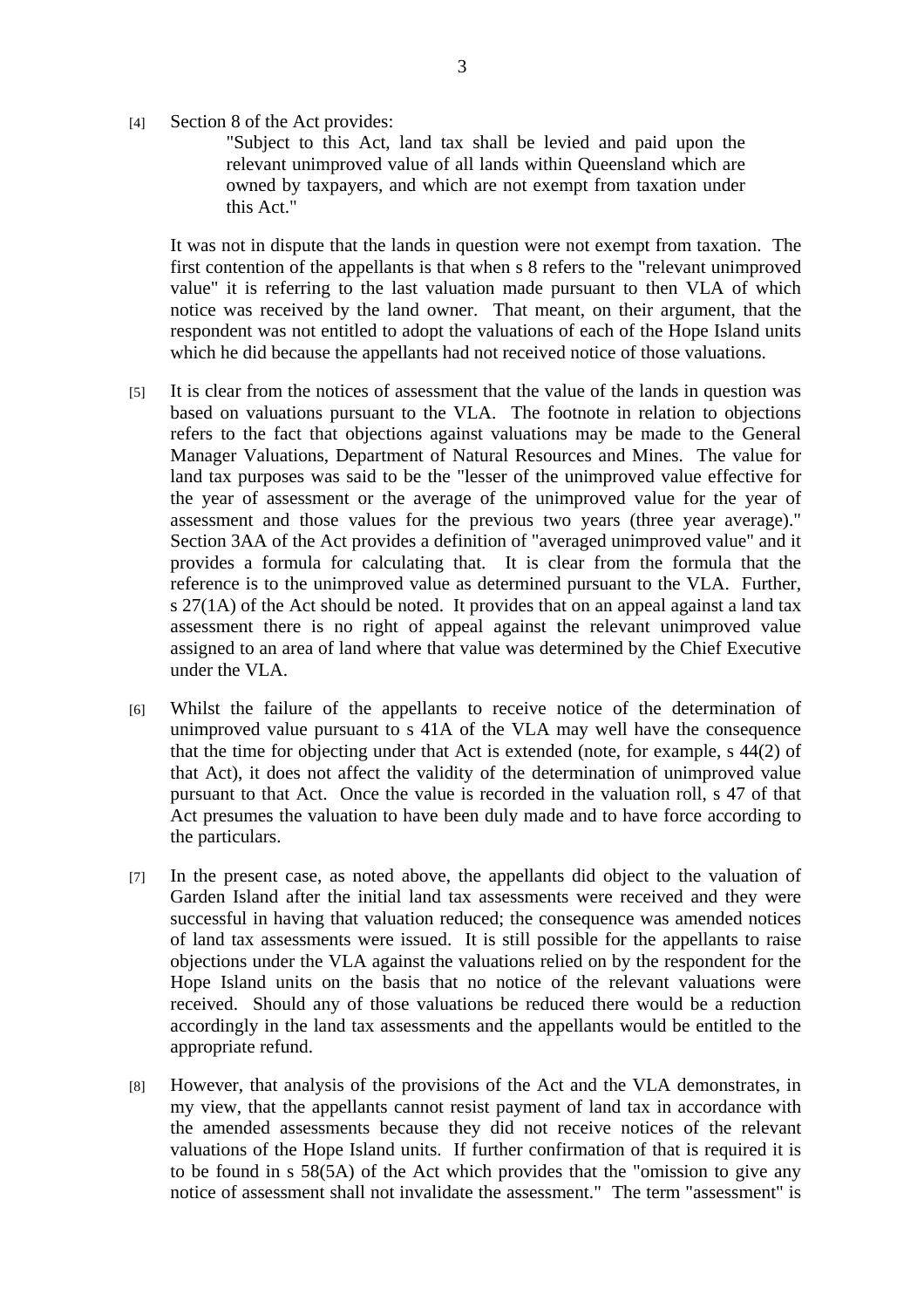defined in s 3 of the Act as including both the estimate of the value of land liable to taxation and the amount of land tax imposed thereon. Clearly it follows that the omission to receive a notice of valuation under the VLA does not invalidate an assessment of land tax based on those valuations.

[9] Section 12 of the Act provides:

"Land tax shall be charged on land as owned at midnight on 30 June immediately preceding the financial year in and for which the tax is levied."

Owner is then defined in s 3B(3) relevantly as follows:

"If an agreement has been made for the sale of land, whether or not the agreement has been completed by conveyance -

- (a) the seller is taken to be the *owner* of the land until possession of the land is delivered to the buyer; and
- (b) the buyer is taken to be the *owner* of the land as soon as the buyer obtains possession of the land."
- [10] The undisputed facts as set out above clearly establish that the appellants were still in possession of Lot 130 as at 30 June 2004; they did not complete the contract of sale and part with possession thereof until 2 August 2004.
- [11] The submission by the appellants was that the land tax assessment covered the period 1 July 2004 to 30 June 2005 and they were not the owners of Lot 130 throughout the whole of that period, and therefore they were not liable to be assessed for land tax with respect to Lot 130. That was said to vitiate the assessments.
- [12] That submission must be rejected given the wording of s 12 of the Act. If property on which land tax has been paid is sold during the currency of the taxation year then ordinarily there would be some adjustment as between vendor and purchaser on settlement. But so far as the respondent is concerned the tax is levied on the owner of the land as at midnight on 30 June in each year.
- [13] The appellants sought to gain support for their submission from the decision of the Full Court in *Spinks v Commissioner of Land Tax* [1963] QWN 37. In that case a large parcel of land was being subdivided into smaller allotments. A number of allotments were sold, and the purchasers entered into possession, prior to the relevant survey plan being registered in the Titles Office and separate titles issued for the lands so conveyed. The question was who was the owner for purposes of land tax as at 30 June of the relevant year. The court held that the facts that the plan of survey had not been registered and new titles had not issued were not decisive, as the purchasers had taken possession of the land. As was said by Mack J in delivering the judgment of the court: "In my opinion the seller ceases to be the owner for the purposes of tax as soon as he gives possession to the purchaser." That clearly follows from the definition quoted above. But it does not avail the appellants here. The fact that the purchaser from the appellants became the owner of Lot 130 from 2 August 2004 when possession was given does not affect the liability of the appellants to pay land tax as being the owners of Lot 130 on 30 June 2004. That liability stems from s 12 of the Act.
- [14] In contending that the notices of assessment were not enforceable, either because the relevant notices of valuation had not been received or because the appellants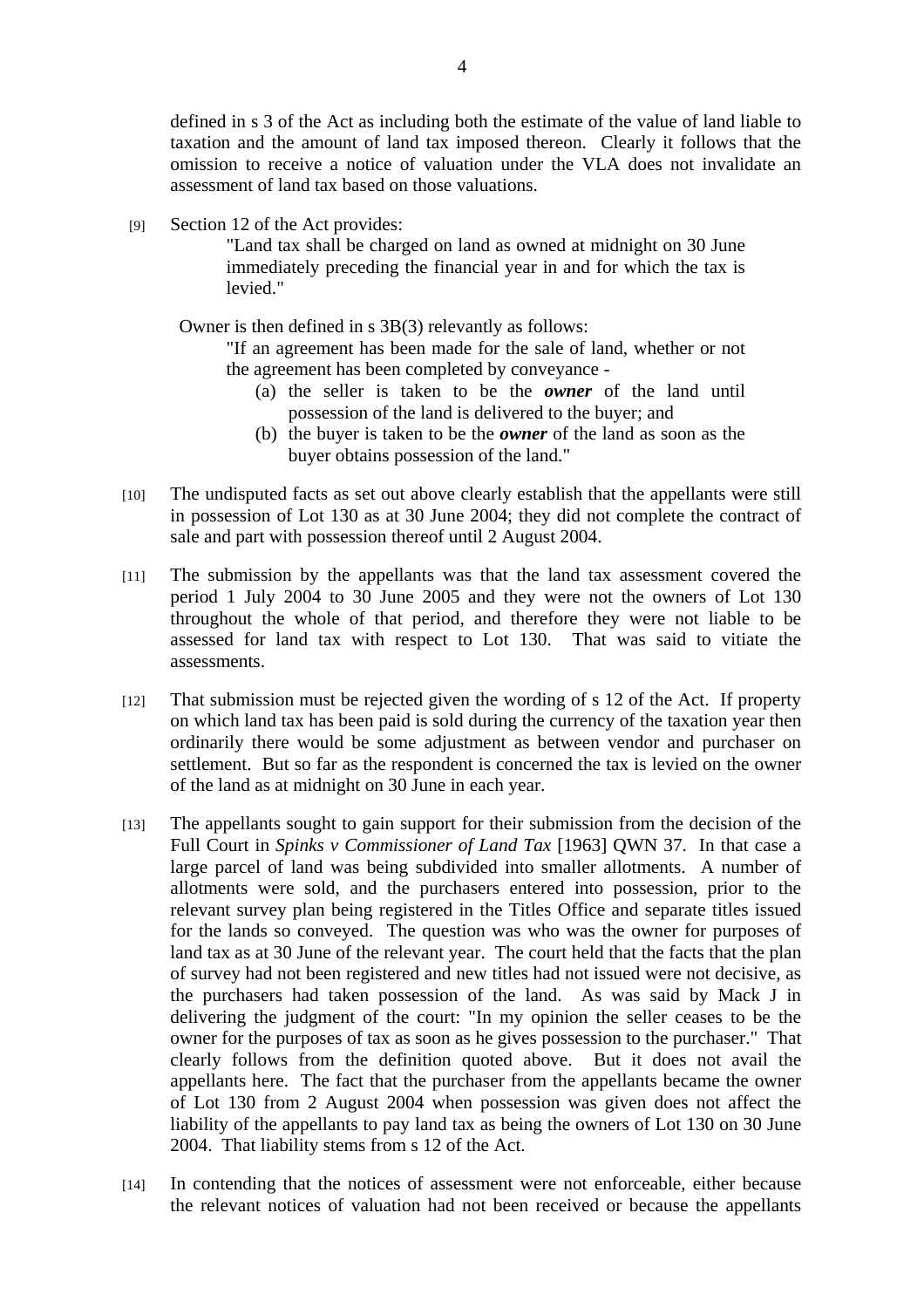ceased to be the owners of Lot 130, the appellants relied on the "Wednesbury principle" (*Associated Provincial Picture Houses Limited v Wednesbury Corporation* [1948] 1 KB 223). Referring to that decision the appellants submitted that a public authority, such as the respondent here, could not act arbitrarily, irrationally or unreasonably in exercising a power conferred on the authority by statute. Without deciding whether the "Wednesbury principle" applies to the respondent, it is sufficient to say that on the evidence the respondent has merely applied the provisions of the Act to the circumstances of the appellants, and has not acted arbitrarily, irrationally or unreasonably in so doing.

- [15] The appellants also referred to the Court to the decision of this Court in *Australian and Overseas Telecommunications Corporation Limited v Commissioner for Land Tax* [1994] 2 Qd R 350. I cannot see that the decision assists the appellants in any way. If anything it is against them, because it confirms that liability to pay land tax is determined as at midnight on 30 June in the relevant year. The reasoning therein (especially at 360) confirms that the liability to pay land tax is derived directly from the statute.
- [16] The next matter raised by the appellants concerned the tax rate applied and the calculation of the tax payable. The contention essentially was that, if the appellants succeeded on either of the grounds referred to above, the assessment would need to be adjusted. So much can be conceded, but, as the principal arguments of the appellants fail, the assessments stand.
- [17] The last point raised by the appellants was that they were denied natural justice in that the initial appeal in the Land Court was dismissed in their absence.
- [18] The material discloses that the appellants were given notice of the date fixed for the hearing of the appeal by letter dated 8 July 2005. In a letter to the Registrar dated 10 August 2005 the appellants confirmed that they had been told there was to be a hearing on 22 August 2005. That letter requested that the hearing be deferred. There was a reply from Crown Law dated 18 August 2005 in which it was stated that any application for adjournment would be strenuously opposed and that the respondent would be seeking a dismissal of the appeal. That letter was received by the appellants because they responded acknowledging receipt of it. There was then no appearance by the appellants when the matter was called on in the Land Court on 22 August 2005.
- [19] In the circumstances it is difficult to conclude that there was any denial of natural justice. The appellants were given every opportunity to be present and it was their own decision not to appear on that date. But, if what transpired on 22 August 2005 did constitute a denial of a fair hearing, that was remedied by what took place when the appellants appealed to the Land Appeal Court. In that court the appellants were given every opportunity of raising any matter in support of their contention that the notices of assessment were in some way bad and therefore unenforceable. All issues raised by the appellants were then dealt with in the reasons for judgment of the Land Appeal Court delivered on 14 September 2006.
- [20] Further, this Court gave the appellants every opportunity of raising any arguments in law which went to the validity or enforceability of the notices of assessment. The appellants have not demonstrated that by not having a hearing in the Land Court they have been in any way prejudiced.